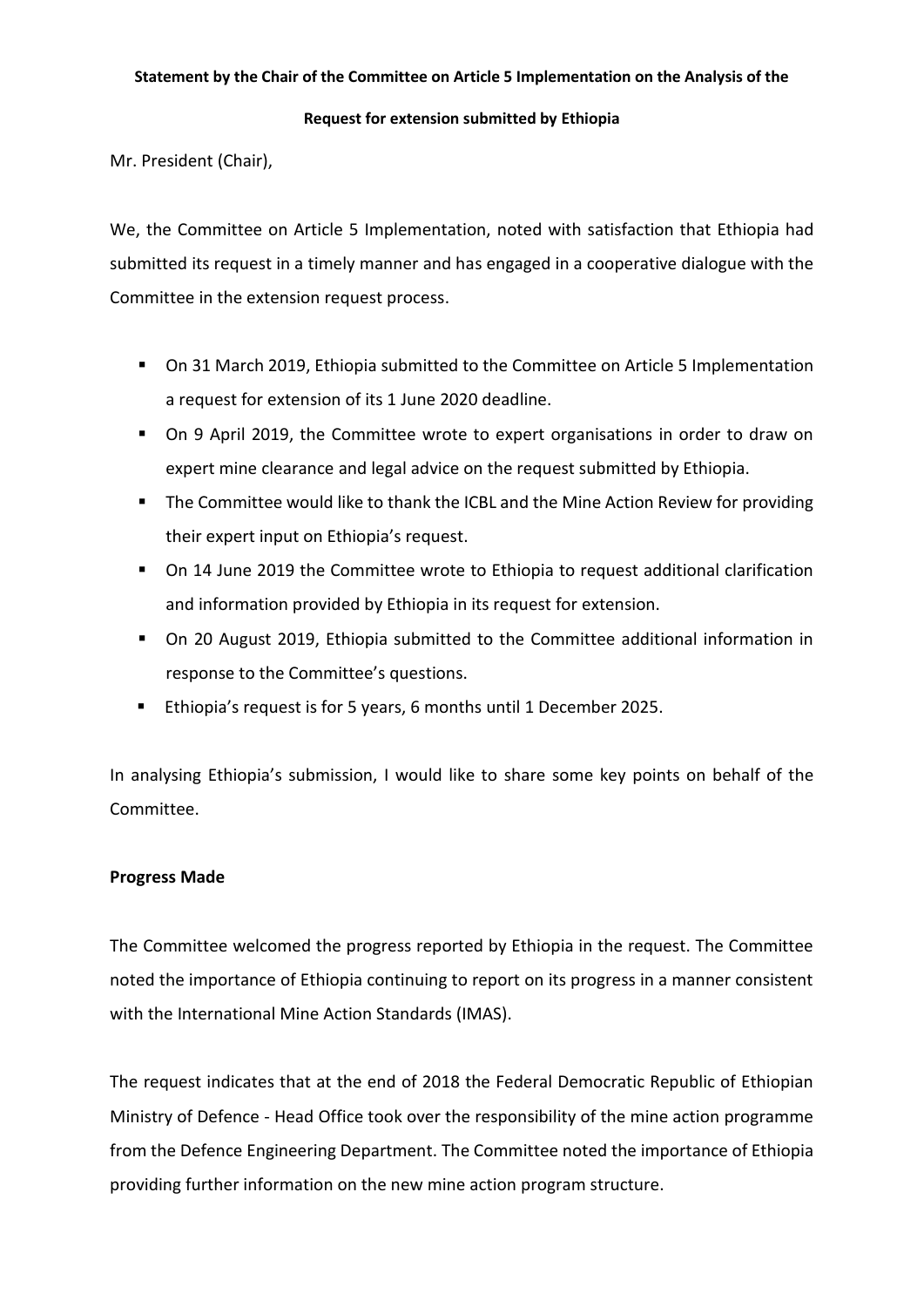The request also highlighted the circumstances which impeded Ethiopia from achieving its deadline.

## **Ethiopia's remaining challenge**

The request further contains information concerning Ethiopia's remaining challenge including a rationale for the time requested.

# **Ethiopia's work plan**

Concerning Ethiopia's work plan, it indicates annual milestones towards completion. In this regard, the Committee noted the significant increases of area to be released during the second extension period relative to the area released during Ethiopia's initial request.

The Committee noted that the commitment made by Ethiopia to undertake survey activities may result in implementation that proceeds much faster than by the amount of time requested, and in a more cost-effective manner. The Committee added that proceeding faster in the implementation could benefit Ethiopia in ensuring that the grave humanitarian, social and economic impacts outlined by Ethiopia in its request are addressed as quickly as possible.

The Committee further welcomed the commitment of Ethiopia to work with partners to ensure implementation of Ethiopia's Article 5 obligations as soon as possible. The Committee noted that involving non-governmental organisations and international operators may increase Ethiopia's efficiency in mine clearance operations.

The work plan further indicates that Ethiopia is committed to keep the States Parties informed on progress in addressing remaining contamination along the Ethiopia - Eritrea border. The Committee noted that both Ethiopia and all States Parties could benefit if Ethiopia provided updates on such matters at intersessional meetings and at Meetings of the States Parties.

# **Concluding Remarks**

In conclusion, in recalling that the implementation of Ethiopia's national demining plan may be affected by outcomes of agreements on survey and clearance on its border with Eritrea, the impact of results from survey, and increased cooperation and partnership from international organizations and mine clearance operators, the Committee noted that the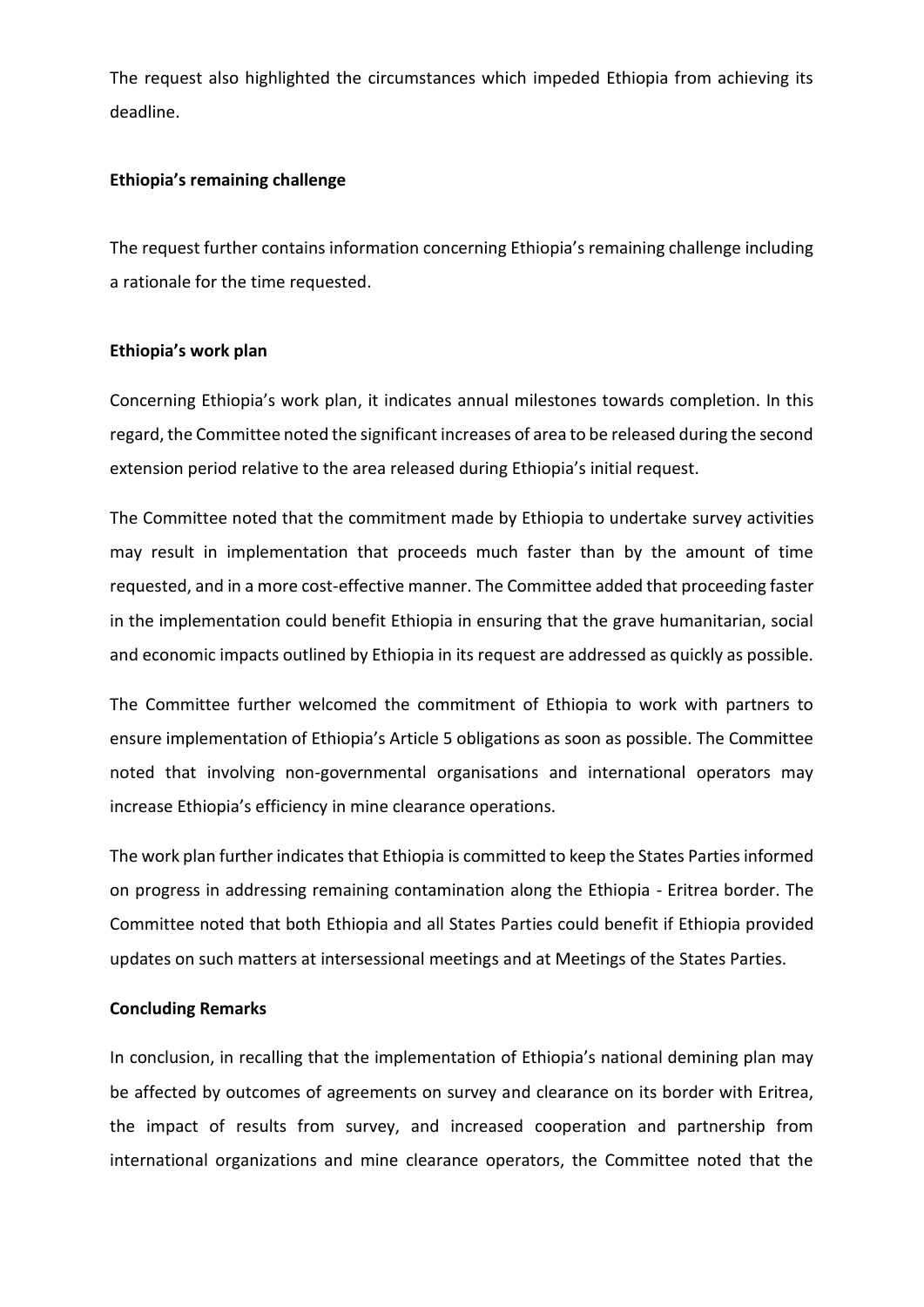Convention would benefit from Ethiopia submitting to the Committee, an updated detailed work plan by 30 April 2021, and 30 April 2023, for the remaining period covered by the extension request.

The Committee noted with satisfaction that the information provided in the request and subsequently in responses to the Committee's questions is comprehensive, complete and clear. The Committee further noted that the plan presented by Ethiopia is workable, lends itself well to be monitored, and states clearly which factors could affect progress in implementation. The Committee also noted that the plan is ambitious and that its success is based on significant co-contributions from the international community and increased cooperation and partnership from international mine action organisations. In this regard, the Committee noted that the Convention would benefit from Ethiopia reporting annually by 30 April to the States Parties, as part of its Article 7 obligations, on the following:

- a. Progress made relative to the commitments contained in Ethiopia's annual survey and clearance plan during the extension period, disaggregated by area cancelled, reduced and cleared, and their impact on annual targets as given in Ethiopia's work plan;
- b. Updated information on the full range of practical methods used to release land, including the use of mechanical assets and animal detection systems, together with relevant information on the training of national demining personnel, operators in new methodologies and quality control;
- c. Progress on the agreement of Ethiopia and Eritrea regarding plans to address antipersonnel mine contamination in border areas, including national institutions involved in the effort, process of the work, and annual milestones;
- d. Updates regarding resource mobilization efforts and external financing received, and resources made available by the government of Ethiopia to support implementation efforts;
- e. Updates regarding efforts to collaborate with international and non-governmental organisations to support implementation of the plan within the extension request;